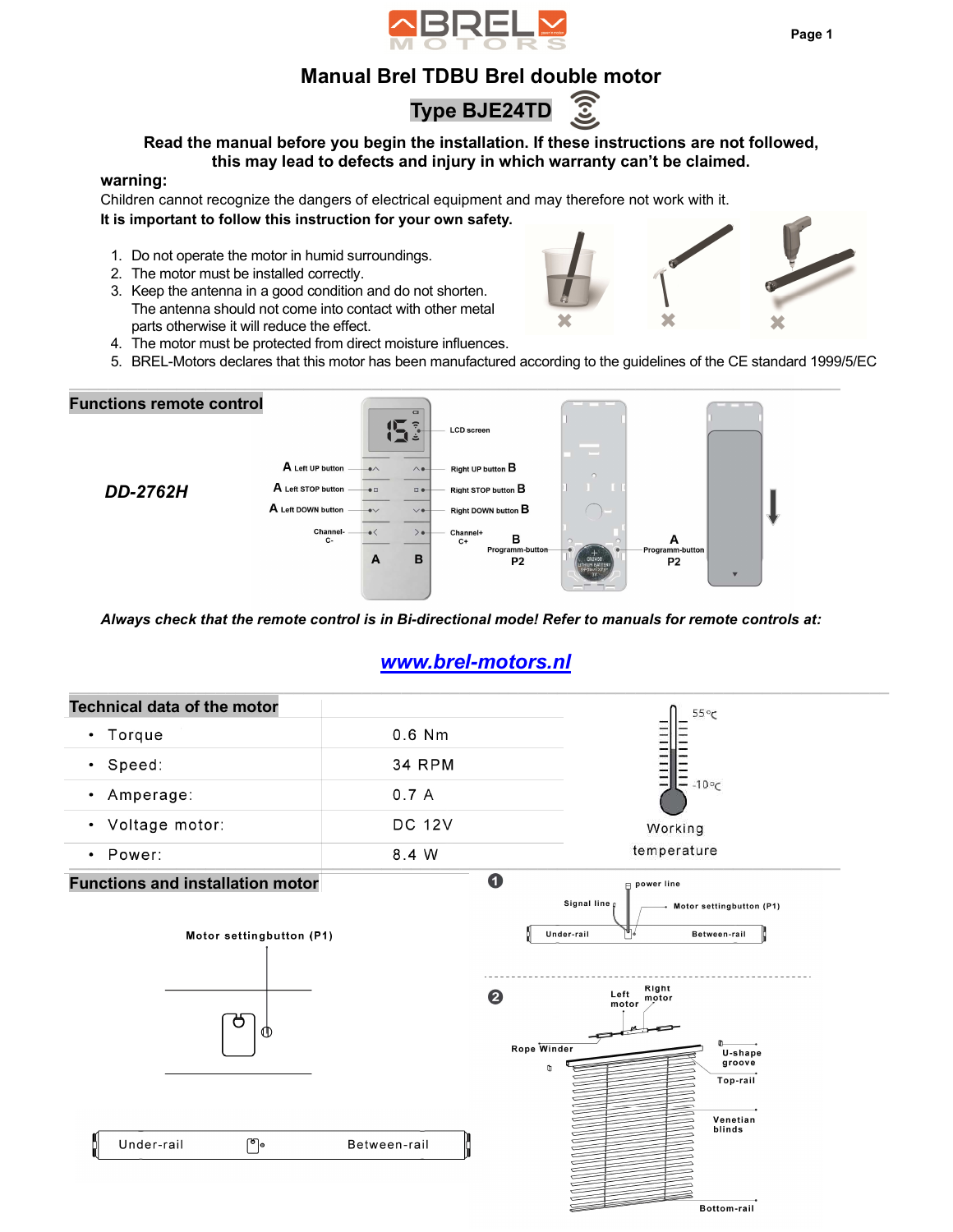#### **Step 1 Setting up the first channel**

**This action deletes all channels and final adjustments in memory.** 



**\_\_\_\_\_\_\_\_\_\_\_\_\_\_\_\_\_\_\_\_\_\_\_\_\_\_\_\_\_\_\_\_\_\_\_\_\_\_\_\_\_\_\_\_\_\_\_\_\_\_\_\_\_\_\_\_\_\_\_\_\_\_\_\_\_\_\_\_\_\_\_\_\_\_\_\_\_\_**

**\_\_\_\_\_\_\_\_\_\_\_\_\_\_\_\_\_\_\_\_\_\_\_\_\_\_\_\_\_\_\_\_\_\_\_\_\_\_\_\_\_\_\_\_\_\_\_\_\_\_\_\_\_\_\_\_\_\_\_\_\_\_\_\_\_\_\_\_\_\_\_\_\_\_\_\_\_\_**

**\_\_\_\_\_\_\_\_\_\_\_\_\_\_\_\_\_\_\_\_\_\_\_\_\_\_\_\_\_\_\_\_\_\_\_\_\_\_\_\_\_\_\_\_\_\_\_\_\_\_\_\_\_\_\_\_\_\_\_\_\_\_\_\_\_\_\_\_\_\_\_\_\_\_\_\_\_\_\_**

Hold down **P1** until the left and right motor is moving. Hold down **STOP A** until the motor moves up and down.

#### **Step 2 Switching the between-rail with A and B**



Press and hold **P1** until the left and right motor moves **3x.** Then let go.

#### **Step 3 Changing the direction of rotation (Can only be changed if no end position is set)**



Press **UP A** and **DOWN A**. The motor moves 1x. **The direction of rotation for both rails has been changed.**

**\_\_\_\_\_\_\_\_\_\_\_\_\_\_\_\_\_\_\_\_\_\_\_\_\_\_\_\_\_\_\_\_\_\_\_\_\_\_\_\_\_\_\_\_\_\_\_\_\_\_\_\_\_\_\_\_\_\_\_\_\_\_\_\_\_\_\_\_\_\_\_\_\_\_\_\_\_\_\_ Step 4 Setting limit position**

**1. Set the desired top position of both motors.** 



 Use the **OPERATING-** buttons Press **up** and **STOP A** until left top position. Both rails move.

and right motor moves up and down.

#### **2. Set the desired down position of both motors.**



Use the **OPERATING-** buttons Press **DOWN** and **STOP A** until left down position. Both rails move.

to move the product to the desired and right motor moves up and down.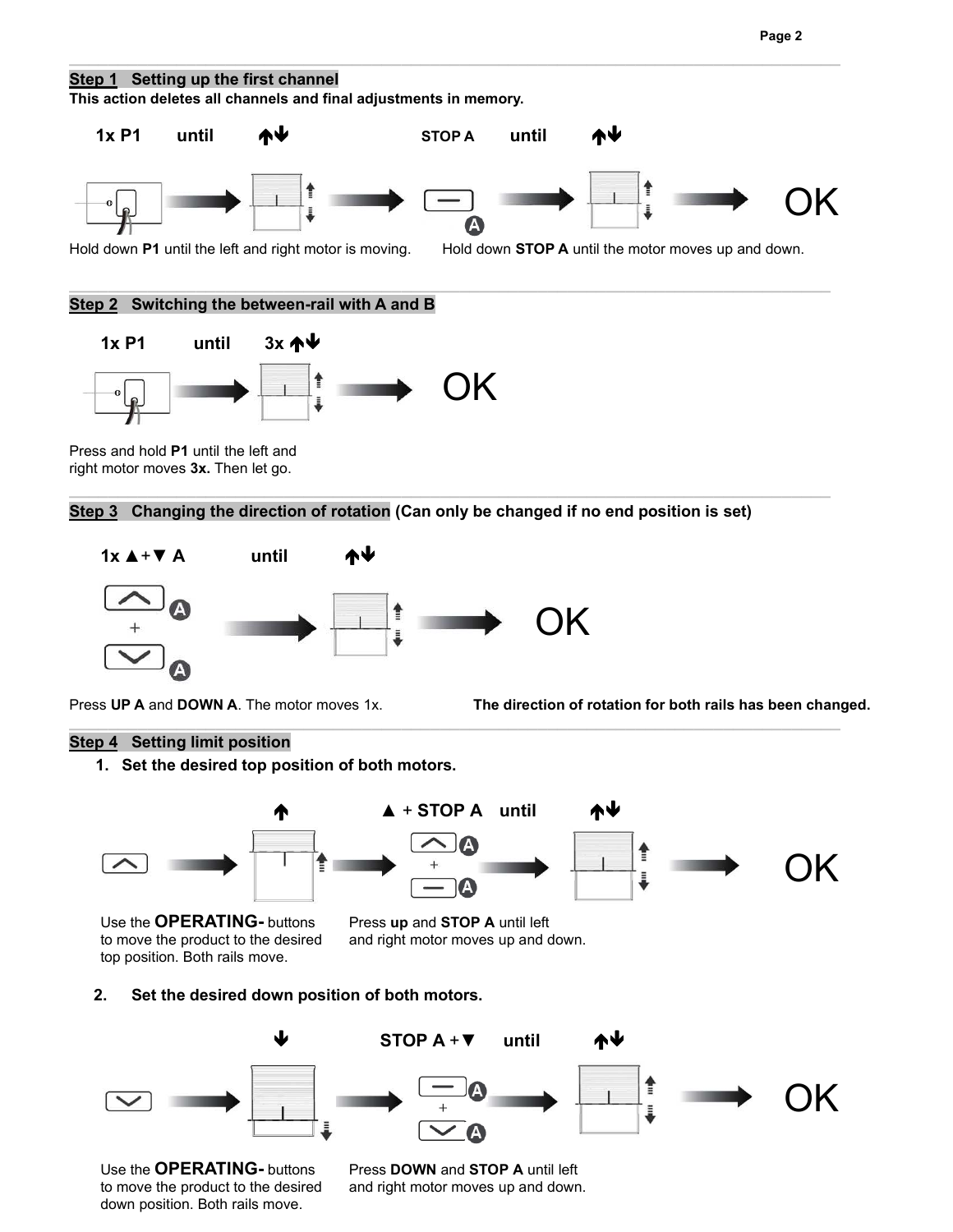#### **Step 5 Setting the desired third-limit position**

*After setting the top and bottom position, you can set the desired third-limit position, like the half-open position.* 

**\_\_\_\_\_\_\_\_\_\_\_\_\_\_\_\_\_\_\_\_\_\_\_\_\_\_\_\_\_\_\_\_\_\_\_\_\_\_\_\_\_\_\_\_\_\_\_\_\_\_\_\_\_\_\_\_\_\_\_\_\_\_\_\_\_\_\_\_\_\_\_\_\_\_\_\_\_\_\_**



*Note: Set a different third-limit position using the B buttons. Press the B button to repeat the above operation.* **\_\_\_\_\_\_\_\_\_\_\_\_\_\_\_\_\_\_\_\_\_\_\_\_\_\_\_\_\_\_\_\_\_\_\_\_\_\_\_\_\_\_\_\_\_\_\_\_\_\_\_\_\_\_\_\_\_\_\_\_\_\_\_\_\_\_\_\_\_\_\_\_\_\_\_\_\_\_\_**

**\_\_\_\_\_\_\_\_\_\_\_\_\_\_\_\_\_\_\_\_\_\_\_\_\_\_\_\_\_\_\_\_\_\_\_\_\_\_\_\_\_\_\_\_\_\_\_\_\_\_\_\_\_\_\_\_\_\_\_\_\_\_\_\_\_\_\_\_\_\_\_\_\_\_\_\_\_\_\_**

#### **Additional settings**

#### **Option A Operation left / right motor**

- 1. Running in the same direction: two motors can run up and down at the same time or run separately. The safety distance of another motor stops automatically during the operation of one motor.
- 2. Running in the opposite direction: two motors can run up and down, the other runs down or runs separately.



*Note: set the jog-move / continuous move mode switch of the right motor, just press the B button to repeat that the above operation;* 

*Briefly press the up / down button in jog-move mode. The motor is now in jog-move mode. If you press the up / down button for a long time in jog-move mode, the motor runs continuously.* 



*Note: Emitter a is the setting that already matches, while emitter b is not. Add a transmitter to the right motor of the set motor, press the B button to repeat the above operation. A is the existing transmitter and a is the button of the bottom rail.*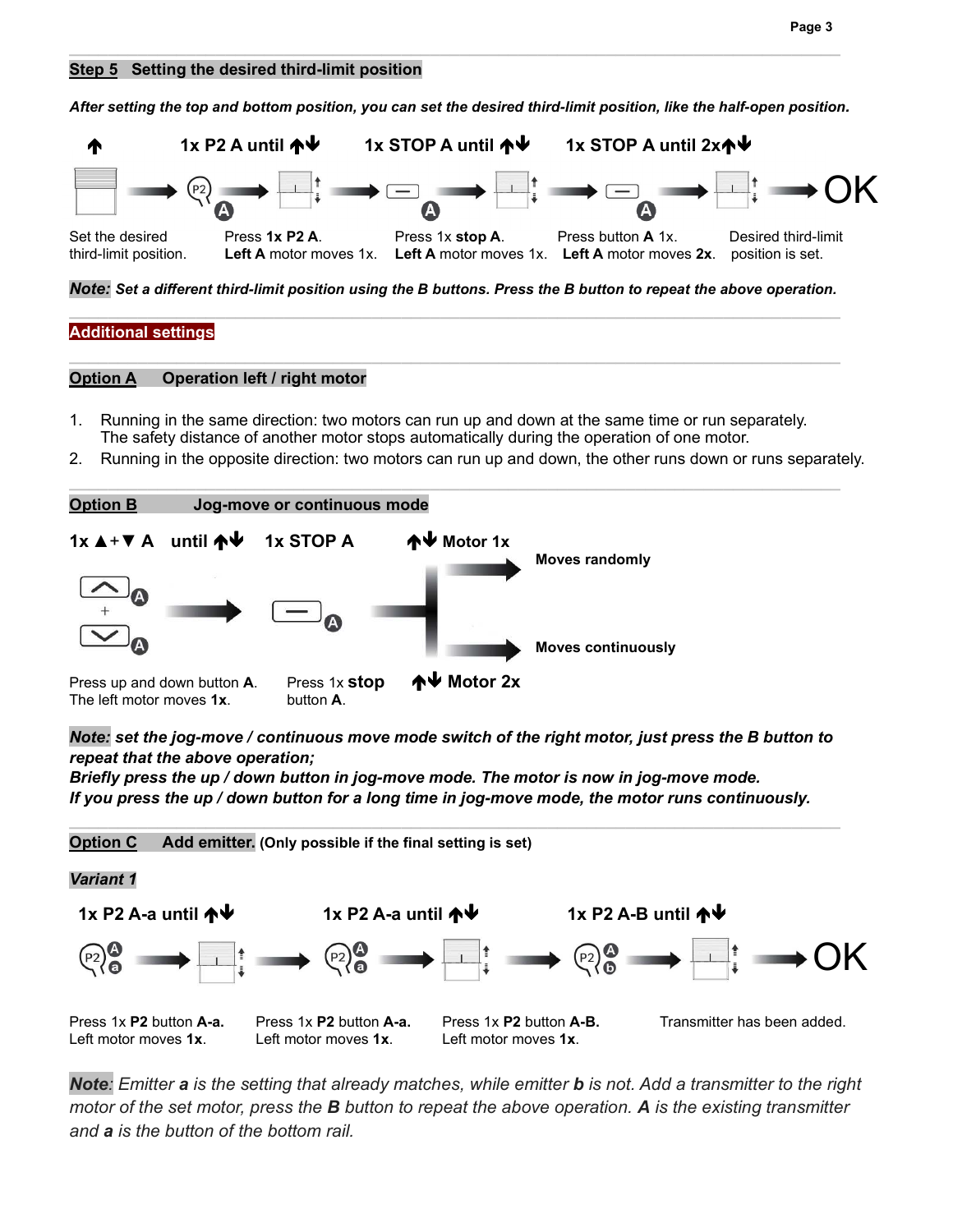*Variant 2* 



Note: If the motor is running without moving, indicates that the motor has the maximum or has reached a minimum value; adjust the speed of the right motor, press the **b** button to repeat the above operation.